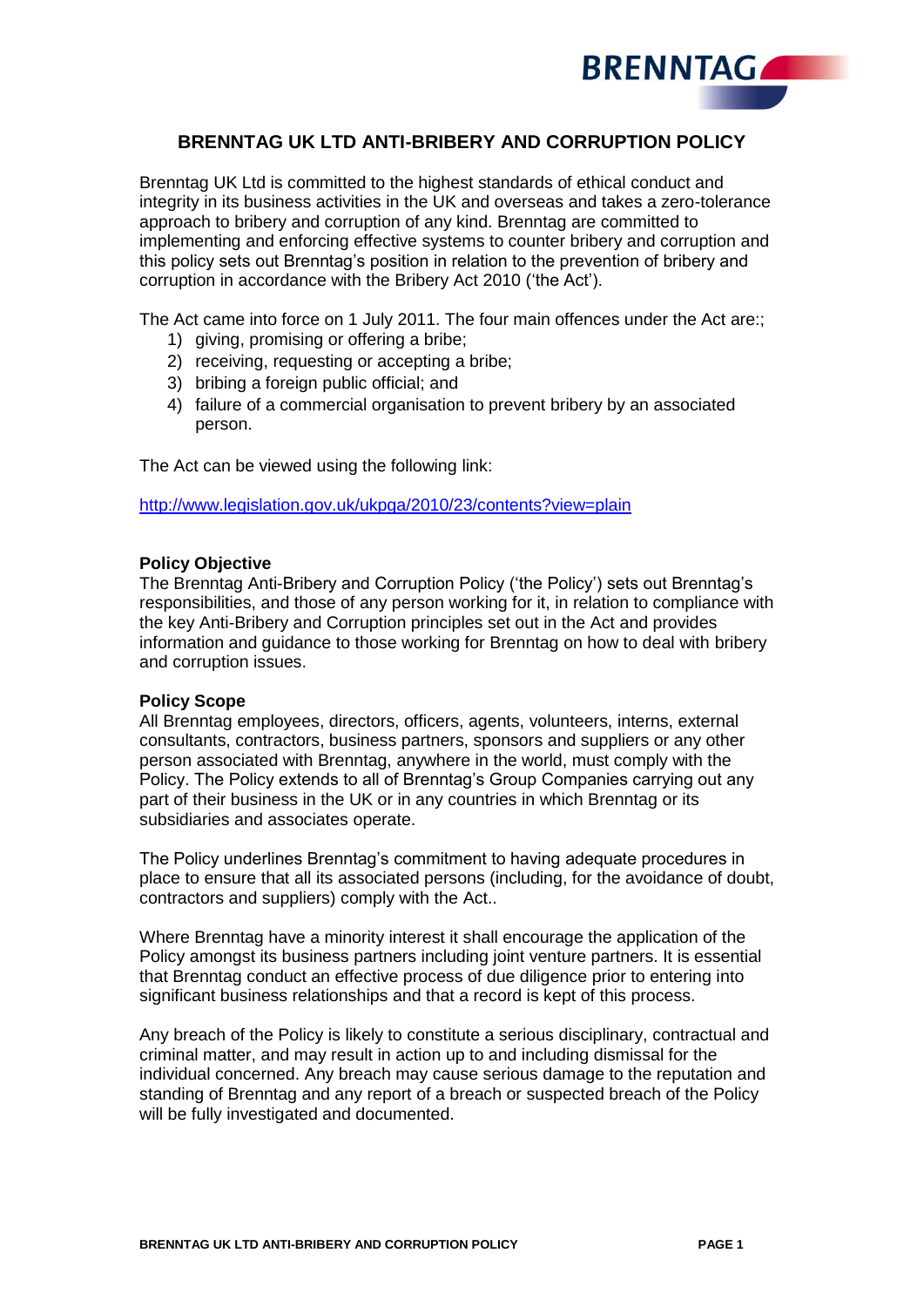Brenntag does not tolerate, permit, or engage in bribery, corruption, or improper payments of any kind in its business dealings, anywhere in the world, whether in the public or private sector. Ethical behaviour is in the long term interests of Brenntag and everyone associated with it.

## **Key Principles**

Brenntag is committed to promoting and upholding the following key Anti-Bribery and Corruption principles:

- 1) Brenntag will carry out business fairly, honestly and openly;
- 2) Brenntag will not give or offer any money, gift, hospitality or other advantage to any person carrying out a business or public role, or to a third party associated with that person, to get them to do something improper;
- 3) Brenntag will not give or offer any money, gift, hospitality or other advantages to any foreign public official with the intention of influencing them to our business advantage.
- 4) Brenntag will not use intermediaries or contractors for the purpose of committing acts of bribery.

Brenntag do not allow employees or associated persons to accept money, gifts, hospitality and other advantages from business associates, actual or potential suppliers, or service providers which are intended to influence a business decision or transaction in some improper way.

Any employee found to be in breach of these principles will face disciplinary action.

No employee will suffer demotion, penalty, or other adverse consequence for refusing to pay bribes, even if it may result in Brenntag losing business.

Brenntag will avoid doing business with others who do not commit to adhering to the Policy.

Brenntag are committed to a programme to counter the risk of Brenntag or its associated persons being involved in bribery or corrupt practices. Brenntag will have adequate procedures in place to ensure that all employees and associated persons understand the implications of the Act, the Policy and all other relevant rules and procedures.

### **Implementation, Monitoring and Compliance**

Brenntag will conduct risk assessments across its businesses on a regular basis and where relevant will identify employees or other associated persons of Brenntag who are in positions where they may be exposed to bribery.

Further information and training on the Act and what it means for Brenntag will be issued in relation to such bribery risk areas identified in the risk assessment. This training will be mandatory for those individuals identified in these risk areas.

General guidance will be cascaded through senior management and line managers and will be made available to all employees and associated persons.

Internal Audit will monitor the adequacy of this Policy and associated processes and procedures on an annual basis.